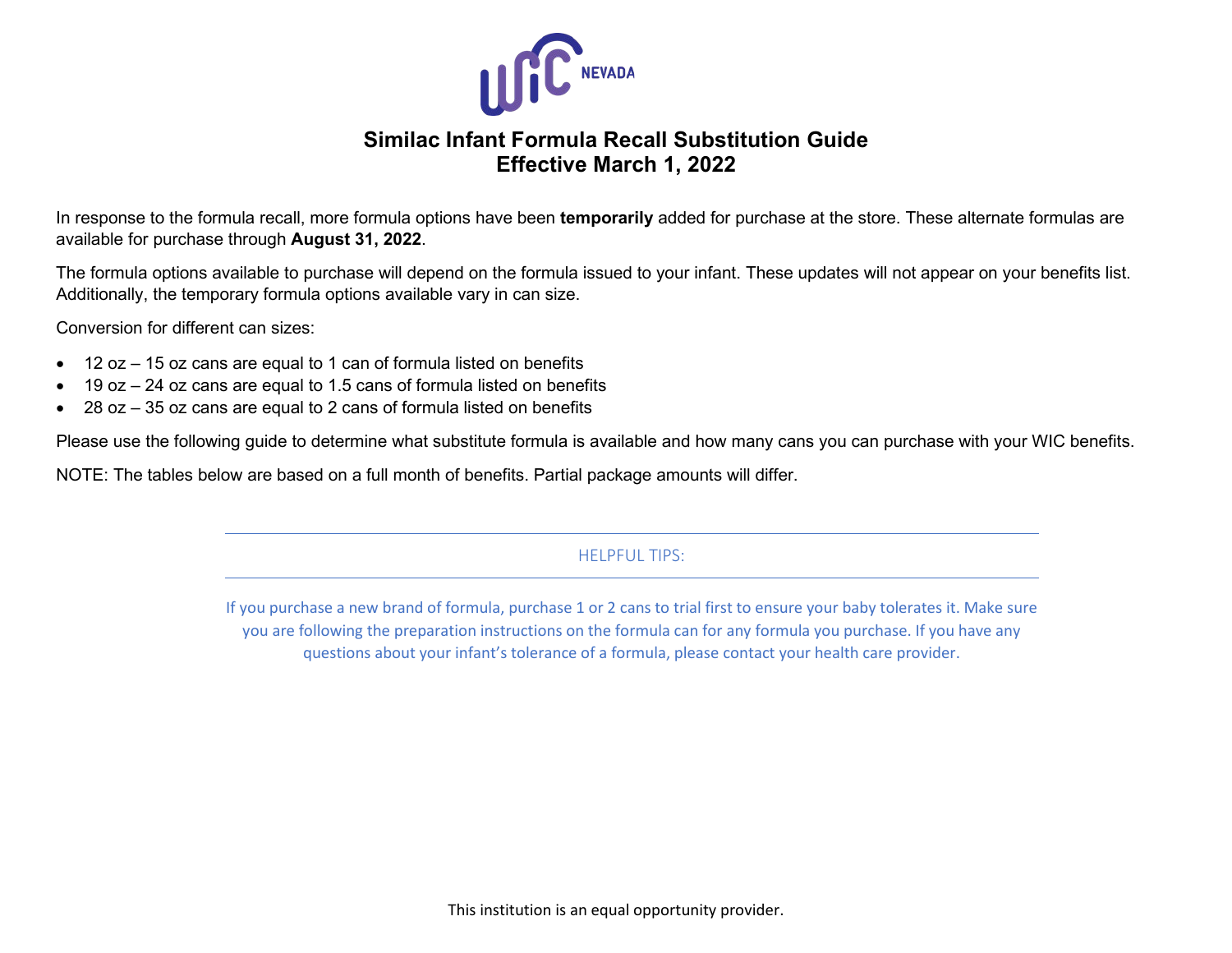| If your benefits say                                       |                                     | Through August 31, 2022, you can buy                                                                                                                                                                                                                    |                                                                                                                                                                                                                                                                                                                                                                                                                                                                                                                                                                                                                                                                                                |
|------------------------------------------------------------|-------------------------------------|---------------------------------------------------------------------------------------------------------------------------------------------------------------------------------------------------------------------------------------------------------|------------------------------------------------------------------------------------------------------------------------------------------------------------------------------------------------------------------------------------------------------------------------------------------------------------------------------------------------------------------------------------------------------------------------------------------------------------------------------------------------------------------------------------------------------------------------------------------------------------------------------------------------------------------------------------------------|
|                                                            |                                     |                                                                                                                                                                                                                                                         |                                                                                                                                                                                                                                                                                                                                                                                                                                                                                                                                                                                                                                                                                                |
| Formula                                                    | Unit (# of Cans)                    | # of Cans                                                                                                                                                                                                                                               | <b>Formula Size</b>                                                                                                                                                                                                                                                                                                                                                                                                                                                                                                                                                                                                                                                                            |
| 10<br>9<br>$\overline{7}$<br>5<br>4                        | 10<br>9<br>$\overline{7}$<br>5<br>4 | Enfamil Infant 12.5 oz<br>$\bullet$<br>Gerber GoodStart Gentle Infant 12.7 oz<br>Nan 1 Pro 12.7 oz<br>Parent's Choice Advantage 12.4 oz<br>Parent's Choice Infant 12.5 oz<br>HappyBaby Organic Stage 1 12.0 oz<br>Enfamil Reguline 12.4 oz<br>$\bullet$ |                                                                                                                                                                                                                                                                                                                                                                                                                                                                                                                                                                                                                                                                                                |
|                                                            | 10<br>9<br>$\overline{7}$           | $\overline{7}$<br>6<br>4                                                                                                                                                                                                                                | Similac Pro Advance 20.6 oz<br>$\bullet$<br>Enfamil Neuropro Infant 20.7 oz<br>Enfamil Infant 21.2 oz<br>Gerber GoodStart GentlePro 20 oz                                                                                                                                                                                                                                                                                                                                                                                                                                                                                                                                                      |
| Similac Advance<br>12.4 oz PWD<br><b>Through 8/31/2022</b> | 5<br>4                              | 3<br>$\overline{2}$                                                                                                                                                                                                                                     | Parent's Choice Advantage 23.2 oz<br>Tippy Toes Infant 22.2 oz<br>$\bullet$<br>Tippy Toes Premium 23.2 oz<br>Signature Care Infant 22.2 oz<br>$\bullet$<br>Signature Care Advantage Premium 23.2 oz<br>$\bullet$<br>Comforts Advantage Infant Formula 23.2 oz<br>$\bullet$<br>Comforts Infant Formula 22.2 oz<br>$\bullet$<br>Earth's Best Organic Infant Formula 21 oz or 23.2 oz<br>$\bullet$<br>HappyBaby Organic Stage 1 21.0 oz<br>$\bullet$<br>HappyBaby Organic Stage 2 21.0 oz<br>$\bullet$<br>O Organics Infant Formula 23.2 oz<br>Enfamil Enspire 20.5 oz<br>Enfamil Reguline 19.5 oz<br>$\bullet$<br>Parent's Choice Infant 22.2 oz<br>Parent's Choice Organic 23.2 oz<br>$\bullet$ |
|                                                            | 10<br>9<br>$\overline{7}$           | 5<br>4<br>3                                                                                                                                                                                                                                             | Simple Truth Organic 23.2 oz<br>$\bullet$<br>Similac 360 Total Care 30.8 oz or 30.3 oz<br>$\bullet$<br>Similac Pro-Advance 30.8 oz<br>Similac Advance 30.8 oz                                                                                                                                                                                                                                                                                                                                                                                                                                                                                                                                  |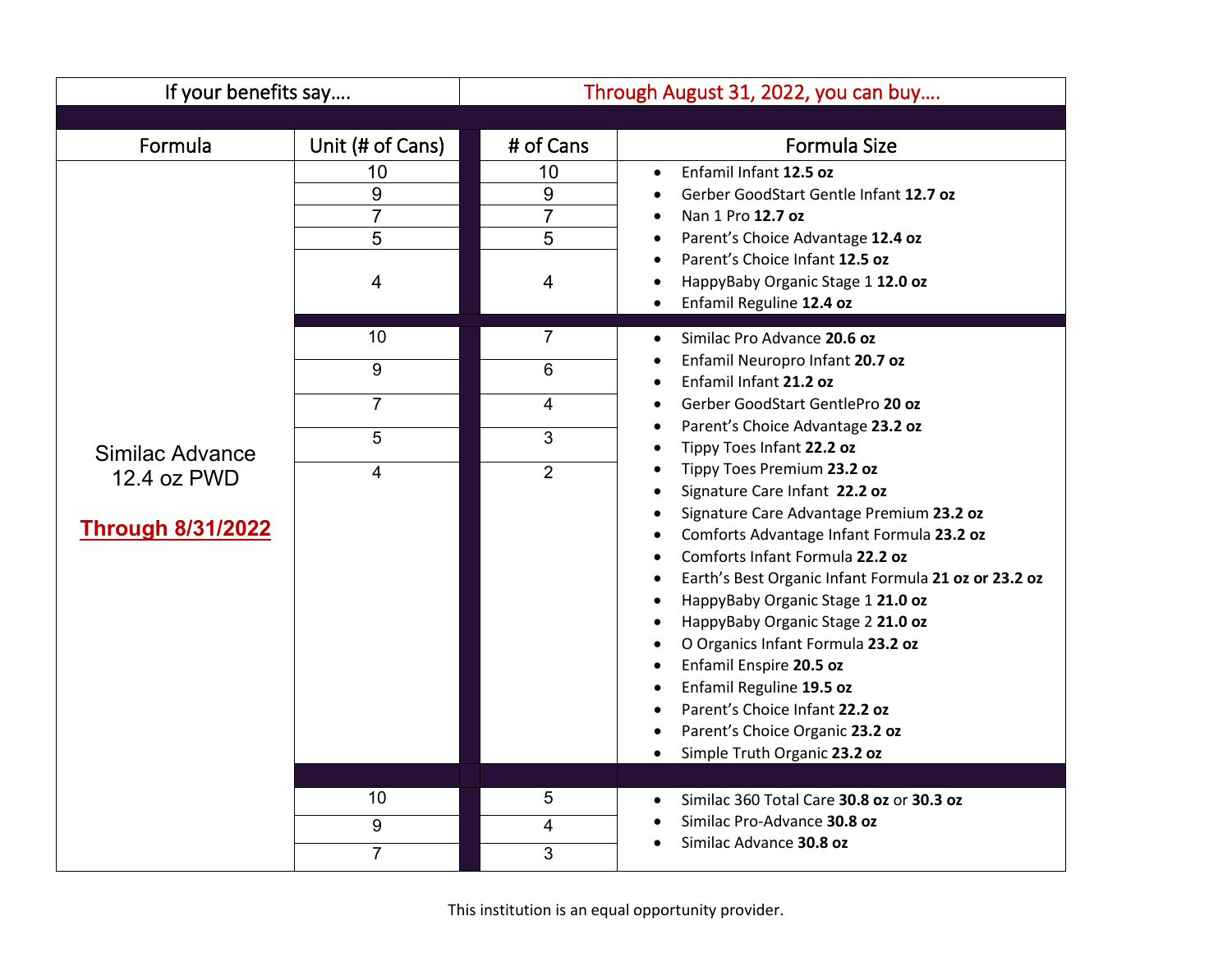|                                                                             | 5                                | $\overline{2}$                   | Enfamil NeuroPro Infant 28.3 oz or 31.4 oz                                                                                                                                                                                                                                                                                                                                                                                                              |
|-----------------------------------------------------------------------------|----------------------------------|----------------------------------|---------------------------------------------------------------------------------------------------------------------------------------------------------------------------------------------------------------------------------------------------------------------------------------------------------------------------------------------------------------------------------------------------------------------------------------------------------|
| Similac Advance<br>12.4 oz PWD<br><b>Through 8/31/2022</b>                  | 4                                | $\overline{2}$                   | Enfamil Infant 29.4 oz<br>Gerber GoodStart GentlePro 32 oz<br>Nan 1 Pro 28.2 oz<br>Parent's Choice Advantage or Infant 35 oz<br>Tippy Toes Advantage Premium 34 or 35 oz<br>Tippy Toes Infant 35 oz<br>Signature Care Advantage 35 oz<br>Comforts Advantage or Infant 35 oz<br>Signature Care Advantage or Infant 35 oz<br>Simple Truth Organic 34 oz<br>Earth's Best Organic 32 oz<br>Enfamil Enspire 27.4 oz or 30 oz<br>Parent's Choice Tender 32 oz |
| Similac Advance<br>Ready-to-Feed (RTF)<br>32 oz<br><b>Through 8/31/2022</b> | 28<br>26<br>20<br>14<br>12<br>10 | 28<br>26<br>20<br>14<br>12<br>10 | Enfamil Infant RTF 320z<br>Enfamil NueroPro Infant RTF 32 oz<br>Gerber Good Start GentlePro RTF (4 x 8.45oz)                                                                                                                                                                                                                                                                                                                                            |
| If your benefits say                                                        |                                  |                                  | Through August 31, 2022, you can buy                                                                                                                                                                                                                                                                                                                                                                                                                    |
|                                                                             |                                  |                                  |                                                                                                                                                                                                                                                                                                                                                                                                                                                         |
| Formula                                                                     | Unit (# of Cans)                 | # of Cans                        | <b>Formula Size</b>                                                                                                                                                                                                                                                                                                                                                                                                                                     |
|                                                                             | 10                               | 10                               | Parent's Choice Sensitivity 12 oz<br>$\bullet$                                                                                                                                                                                                                                                                                                                                                                                                          |
|                                                                             | 9<br>$\overline{7}$              | 9<br>$\overline{7}$              | Tippy Toes Sensitivity 12.6 oz                                                                                                                                                                                                                                                                                                                                                                                                                          |
| <b>Similac Sensitive</b>                                                    | 5                                | 5                                |                                                                                                                                                                                                                                                                                                                                                                                                                                                         |
| 12.6 oz PWD                                                                 | 4                                | 4                                |                                                                                                                                                                                                                                                                                                                                                                                                                                                         |
|                                                                             |                                  |                                  |                                                                                                                                                                                                                                                                                                                                                                                                                                                         |
| <b>Through 8/31/2022</b>                                                    | 10                               | $\overline{7}$                   | Earth's Best Organics Sensitivity 21 oz or 23.2 oz                                                                                                                                                                                                                                                                                                                                                                                                      |
|                                                                             | 9                                | 6                                | Parent's Choice Sensitivity 22.5 oz                                                                                                                                                                                                                                                                                                                                                                                                                     |
|                                                                             | $\overline{7}$                   |                                  | Enfamil NeuroPro Sensitive Powder 19.5 oz<br>Tippy Toes Sensitivity Premium 22.5 oz                                                                                                                                                                                                                                                                                                                                                                     |
|                                                                             |                                  | 4                                |                                                                                                                                                                                                                                                                                                                                                                                                                                                         |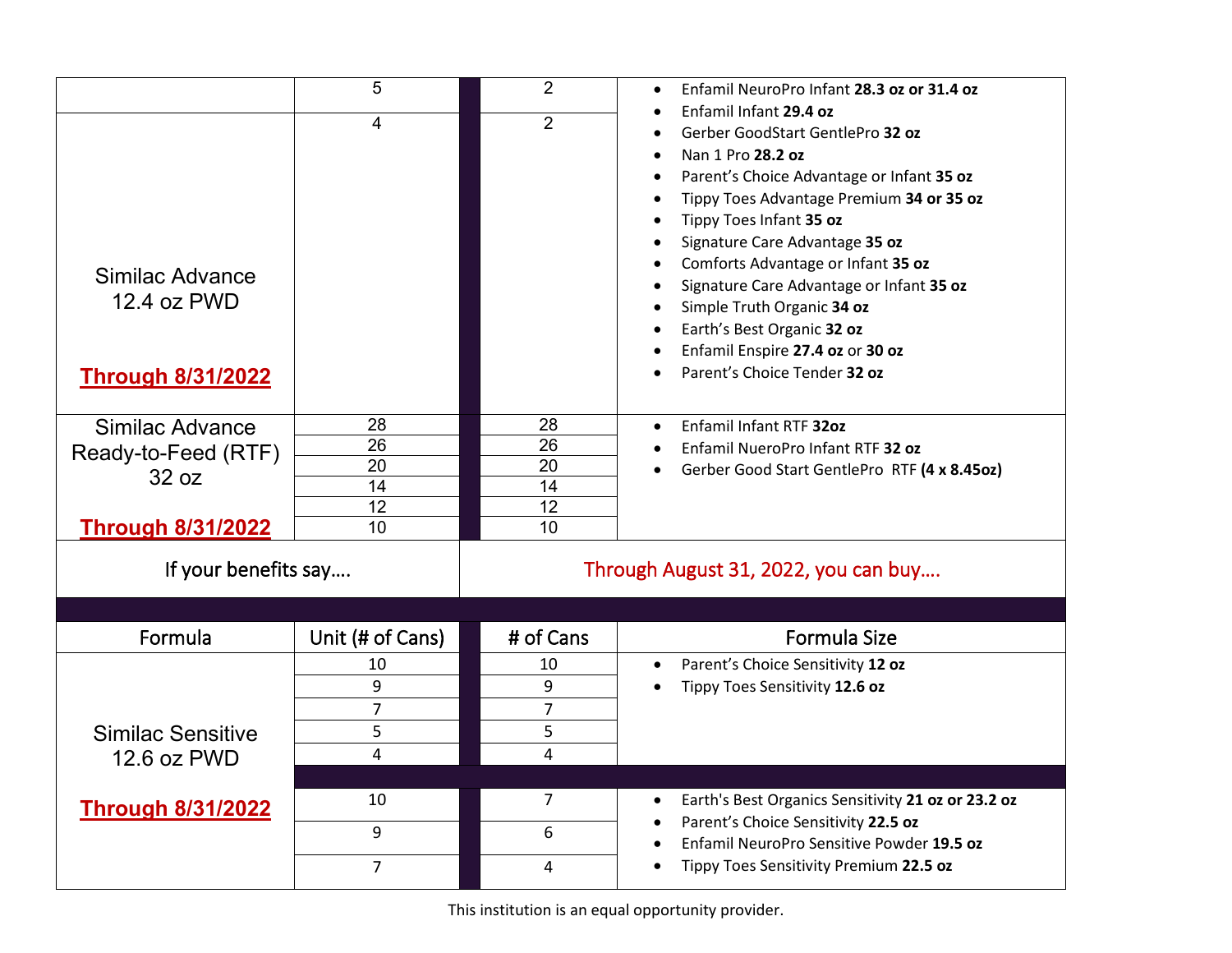|                              | 5                   | 3                                    | Tippy Toes Sensitivity 22.5 oz<br>٠                     |
|------------------------------|---------------------|--------------------------------------|---------------------------------------------------------|
|                              | 4                   | $\overline{2}$                       | Signature Care Sensitivity 22.5 oz                      |
|                              |                     |                                      | Comforts Sensitivity 22.5 oz                            |
|                              |                     |                                      | HappyBaby Organic Sensitive 21.0 oz<br>٠                |
|                              | 10                  | 5                                    | Similac Sensitive 29.8 oz                               |
|                              | 9                   |                                      | Similac 360 Total Care Sensitive 30.2 oz                |
|                              |                     | 4                                    | Similac Pro-Sensitive 29.8 oz                           |
|                              | 9                   | 3                                    | Parent's Choice Sensitivity 33.2 oz<br>٠                |
|                              | 5                   | $\overline{2}$                       | Comforts Sensitivity 33.2 oz                            |
|                              | 4                   | $\overline{2}$                       | Earth's Best Organics Sensitivity 320z                  |
|                              |                     |                                      | Enfamil NeuroPro Sensitive 29.4 oz                      |
|                              |                     |                                      | Similac 360 Total Care Sensitive 29.5 oz                |
|                              |                     |                                      |                                                         |
|                              |                     |                                      |                                                         |
|                              |                     |                                      |                                                         |
|                              |                     |                                      |                                                         |
| <b>Similac Sensitive</b>     | 28<br>26            | 28<br>26                             | Similac 360 Total Care Sensitive RTF 32 oz<br>$\bullet$ |
| Ready-to-Feed (RTF)          | 20                  | 20                                   |                                                         |
| 32 oz                        | 14                  | 14                                   |                                                         |
|                              | 12                  | 12                                   |                                                         |
| <b>Through 8/31/2022</b>     | 10                  | 10                                   |                                                         |
|                              |                     |                                      |                                                         |
| If your benefits say         |                     | Through August 31, 2022, you can buy |                                                         |
|                              |                     |                                      |                                                         |
| Formula                      | Unit (# of Cans)    | # of Cans                            | <b>Formula Size</b>                                     |
|                              | 10                  | 10                                   | Enfamil Gentlease 12.4 oz                               |
| <b>Similac Total Comfort</b> | 9                   | 9                                    | Gerber Good Start SoothePro 12.4 oz                     |
| 12.6 oz PWD                  | $\overline{7}$<br>5 | $\overline{7}$<br>5                  | Parent's Choice Gentle 12 oz                            |
|                              | 4                   | 4                                    |                                                         |
| <b>Through 8/31/2022</b>     |                     |                                      |                                                         |
|                              |                     |                                      |                                                         |
|                              | 10                  | $\overline{7}$                       | Enfamil Gentlease 19.9 oz<br>$\bullet$                  |

This institution is an equal opportunity provider.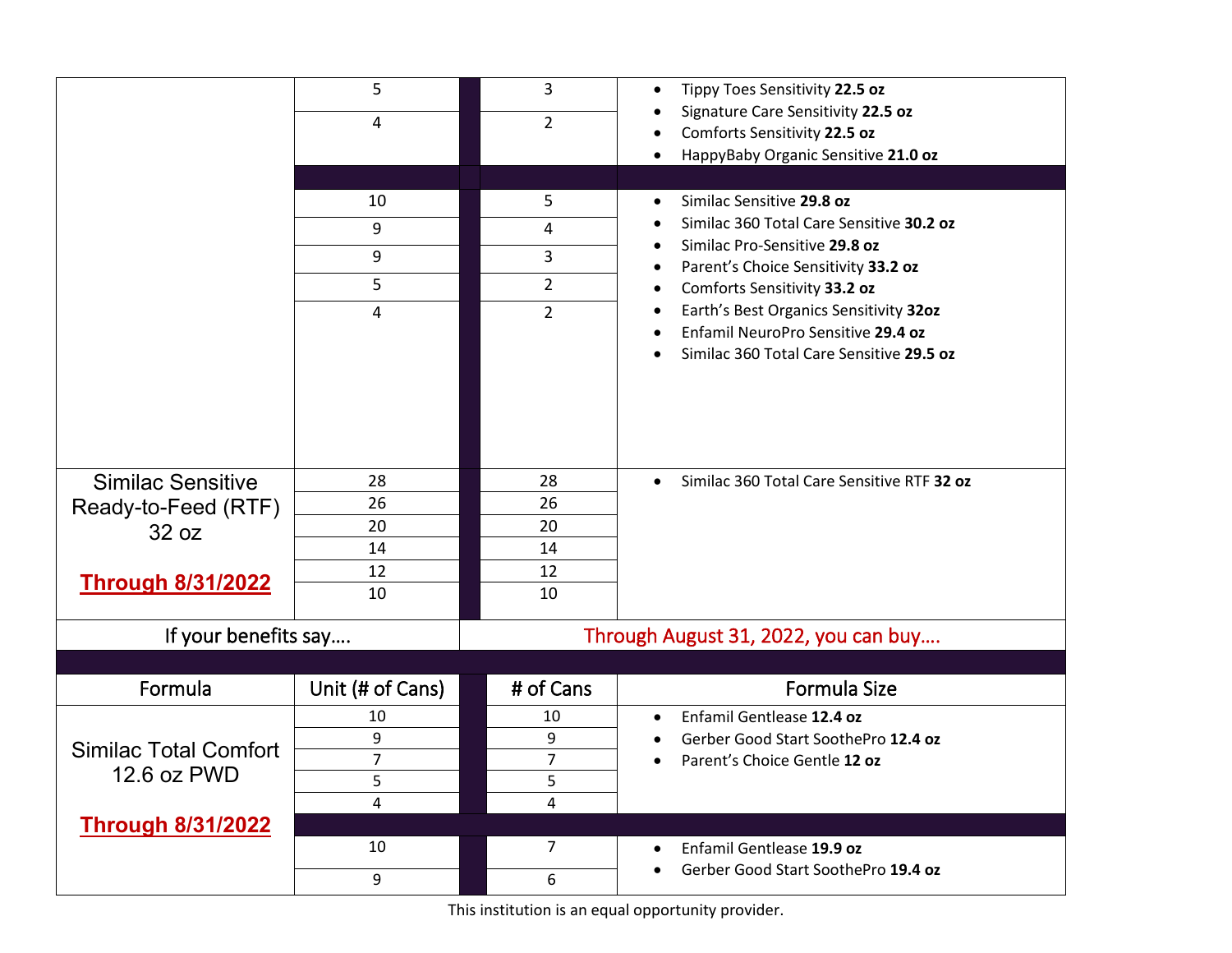|                                                                | 7<br>5                                                  | 4<br>3                                          | Parent's Choice Complete Comfort 22.5 oz<br>$\bullet$<br>Parent's Choice Gentle 21.5 oz<br>Signature Care Gentle 21.5 oz                                                                                                                  |
|----------------------------------------------------------------|---------------------------------------------------------|-------------------------------------------------|-------------------------------------------------------------------------------------------------------------------------------------------------------------------------------------------------------------------------------------------|
|                                                                | 4                                                       | $\overline{2}$                                  | Earth's Best Organic Gentle 21 oz or 23.2 oz<br>Comforts Gentle 21.5 oz<br>Enfamil Enspire Gentlease 19.5 oz<br>Enfamil NeuroPro Gentlease 19.5 oz<br>Tippy Toes Gentle 21.5 oz<br>$\bullet$                                              |
|                                                                | 10<br>9<br>9<br>5<br>4                                  | 5<br>4<br>3<br>$\overline{2}$<br>$\overline{2}$ | Similac Pro-Total Comfort 29.8 oz<br>$\bullet$<br>Gerber Good Start SoothePro 30.6 oz<br>Parent's Choice Complete Comfort 29.8 oz<br>Parent's Choice Gentle 33.2 oz<br>$\bullet$<br>Tippy Toes Gentle 33.20z<br>Enfamil Gentlease 27.7 oz |
|                                                                |                                                         |                                                 | Comforts Gentle 33.2 oz<br>Enfamil Enspire Gentlease 29 oz<br>Enfamil NeuroPro Gentlease 27.4 oz or 30.4 oz<br>$\bullet$                                                                                                                  |
| If your benefits say<br>Formula                                |                                                         | # of Cans                                       | Through August 31, 2022, you can buy<br><b>Formula Size</b>                                                                                                                                                                               |
| Similac for Spit-Up<br>12.5 oz PWD<br><b>Through 8/31/2022</b> | Unit (# of Cans)<br>10<br>9<br>$\overline{7}$<br>5<br>4 | 10<br>9<br>7<br>5<br>4                          | Enfamil AR 12.9 oz<br>$\bullet$                                                                                                                                                                                                           |
| Similac for Spit-Up<br>12.5 oz PWD<br><b>Through 8/31/2022</b> | 10<br>9<br>$\overline{7}$<br>5<br>$\overline{4}$        | 7<br>6<br>4<br>3<br>$\overline{2}$              | Enfamil AR 19.5 oz<br>Enfamil AR 24 oz<br>Parent's Choice Added Rice 21.5 oz<br>Tippy Toes for Spit-up 21.5 oz                                                                                                                            |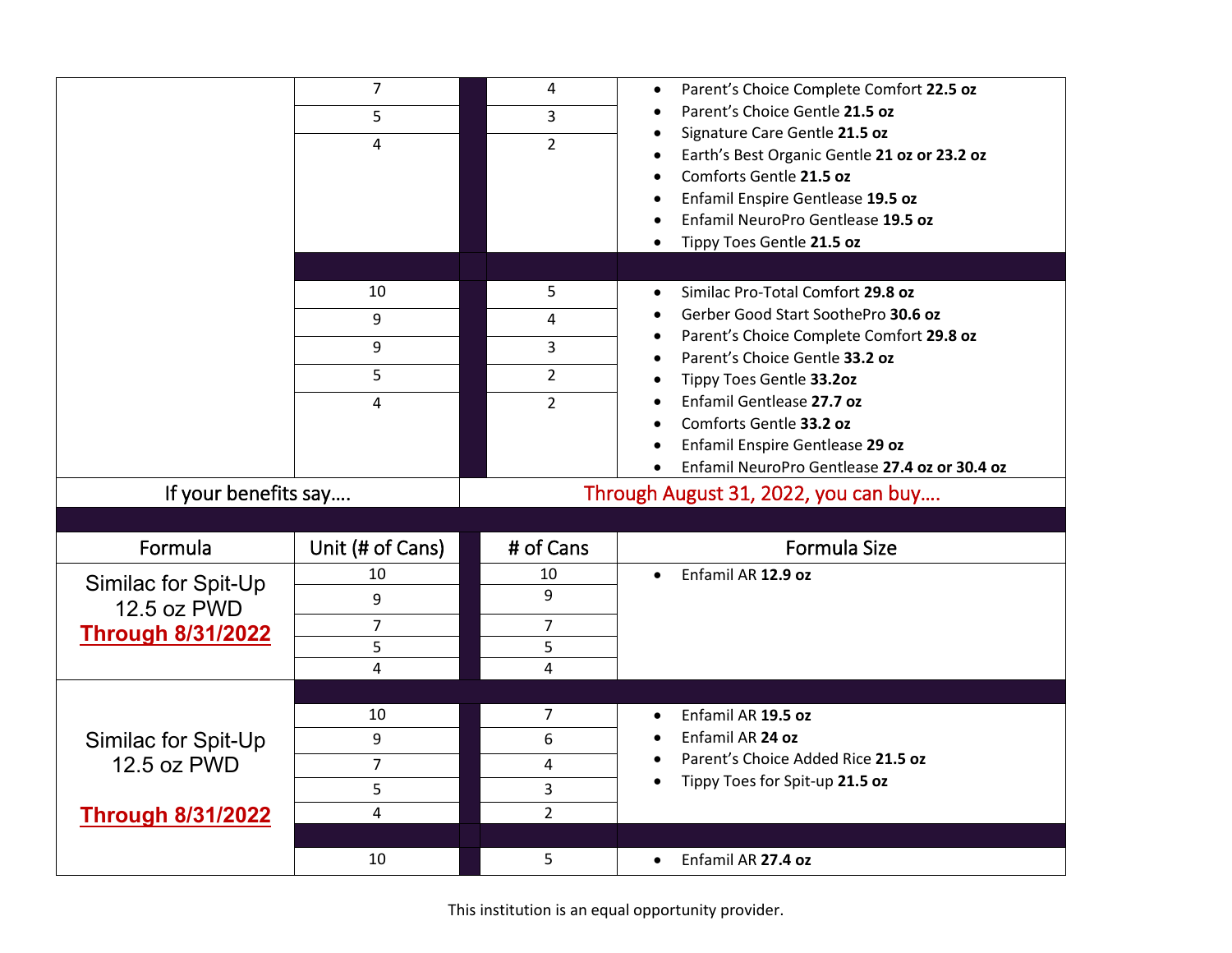|                          | 9                | 4              | Parent's Choice AR 32.2 oz<br>$\bullet$                                                |
|--------------------------|------------------|----------------|----------------------------------------------------------------------------------------|
|                          | 9                | 3              | Enfamil AR 30.4 oz<br>$\bullet$                                                        |
|                          | 5                | $\overline{2}$ |                                                                                        |
|                          | 4                | $\overline{2}$ |                                                                                        |
| If your benefits say     |                  |                |                                                                                        |
|                          |                  |                |                                                                                        |
| Formula                  | Unit (# of Cans) | # of Cans      | Formula Size                                                                           |
|                          | 10               | 10             | Enfamil ProSobee 12.9 oz<br>$\bullet$                                                  |
|                          | 9                | 9              | Gerber Good Start Soy 12.9 oz *Must be requested<br>$\bullet$                          |
|                          | $\overline{7}$   | $\overline{7}$ | through local WIC clinic                                                               |
|                          | 5                | 5              |                                                                                        |
|                          | 4                | 4              |                                                                                        |
|                          |                  |                |                                                                                        |
|                          | 10               | $\overline{7}$ | Enfamil ProSobee 20.9 oz<br>$\bullet$                                                  |
| Similac Soy Isomil       | 9                | 6              | Parent's Choice Soy 22 oz<br>$\bullet$                                                 |
| 12.4 oz PWD              | $\overline{7}$   | 4              | Comforts Soy 22 oz<br>$\bullet$                                                        |
|                          | 5                | 3              | Tippy Toes Soy 22 oz<br>$\bullet$                                                      |
| <b>Through 8/31/2022</b> | 4                | $\overline{2}$ | Gerber Good Start Soy 20oz *Must be requested<br>$\bullet$<br>through local WIC Clinic |
|                          |                  |                |                                                                                        |
|                          | 10               | 5              | Similac Soy Isomil 30.8 oz<br>$\bullet$                                                |
|                          | 9                | 4              |                                                                                        |
|                          | $\overline{7}$   | $\overline{3}$ |                                                                                        |
|                          | 5                | $\overline{2}$ |                                                                                        |
|                          | 4                | $\overline{2}$ |                                                                                        |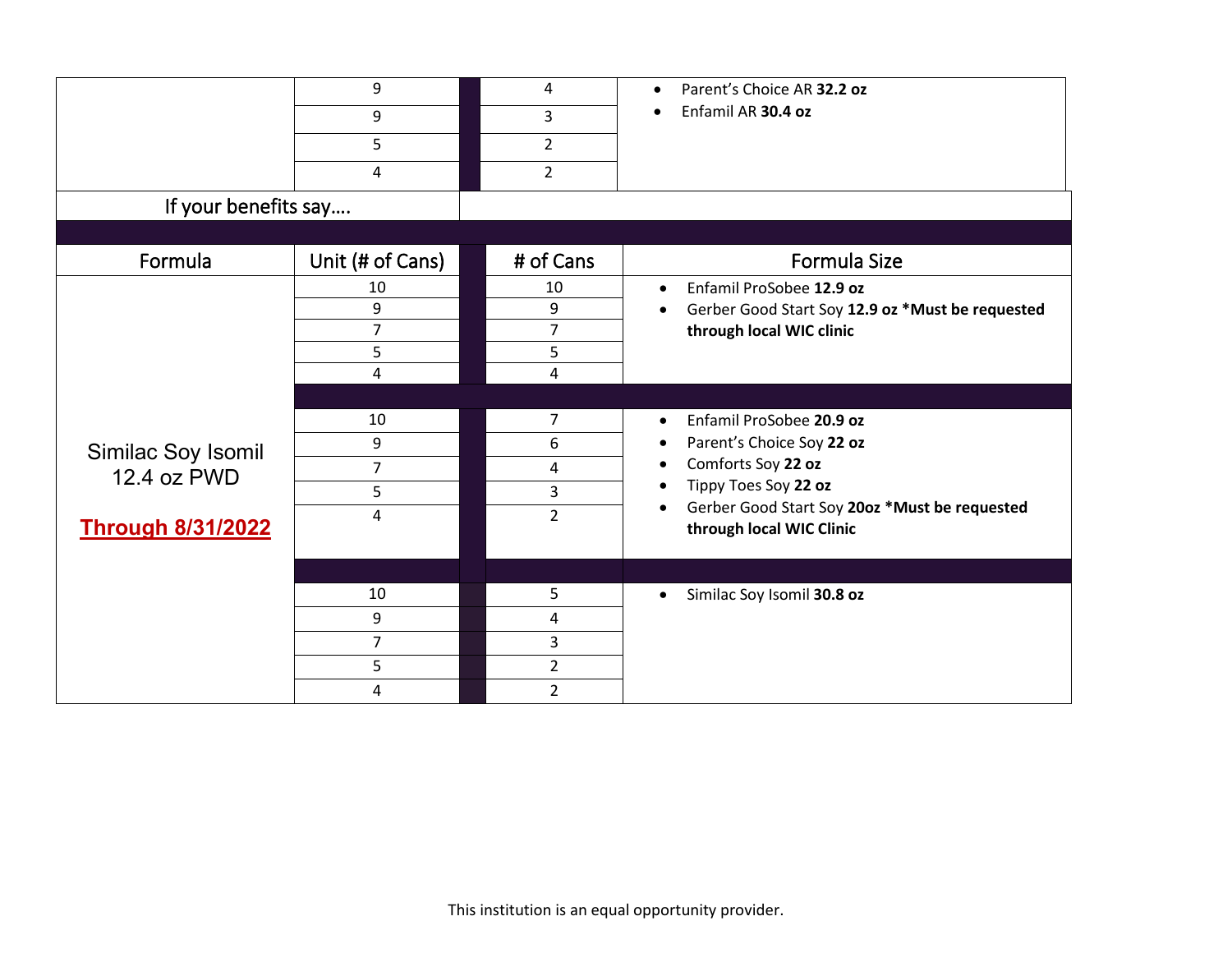

## **Guía de sustitución de retiro de fórmula infantil de Similac Efectiva a partir del 1 de marzo de 2022**

En respuesta al retiro de la fórmula, más opciones han sido aprobadas **temporalmente** para que usted pueda comprar la fórmula que su bebé necesite en la tienda.

Las opciones de fórmula disponibles para comprar dependerán en la fórmula que su bebé este recibiendo actualmente, las opciones adicionales no aparecerán en sus beneficios. Además, las opciones de fórmula disponibles temporalmente variaran en tamaño de la lata.

Conversión para diferentes tamaños de lata:

- 1. Las latas de 12 15 oz son iguales a 1 lata de fórmula que aparece en los beneficios
- 2. Las latas de 19 24 oz son iguales a 1.5 latas de fórmula enumeradas en los beneficios
- 3. Las latas de 28 35 oz son iguales a 2 latas de fórmula enumeradas en los beneficios

Utilice la siguiente guía para determinar qué fórmula sustitutiva está disponible y cuántas latas puede comprar con sus beneficios de WIC.

NOTA: Las siguientes tablas se basan en un mes completo de beneficios. Los montos parciales del paquete diferirán.

## Consejos Útiles:

Si compra una marca nueva de fórmula, compre 1 o 2 latas para probarla primero y asegurarse de que su bebé la tolere. Asegúrese de seguir las instrucciones de preparación que se encuentran en la lata para cualquier fórmula que compre. Si tiene alguna pregunta sobre la tolerancia de su bebé a una fórmula, comuníquese con su proveedor de atención médica.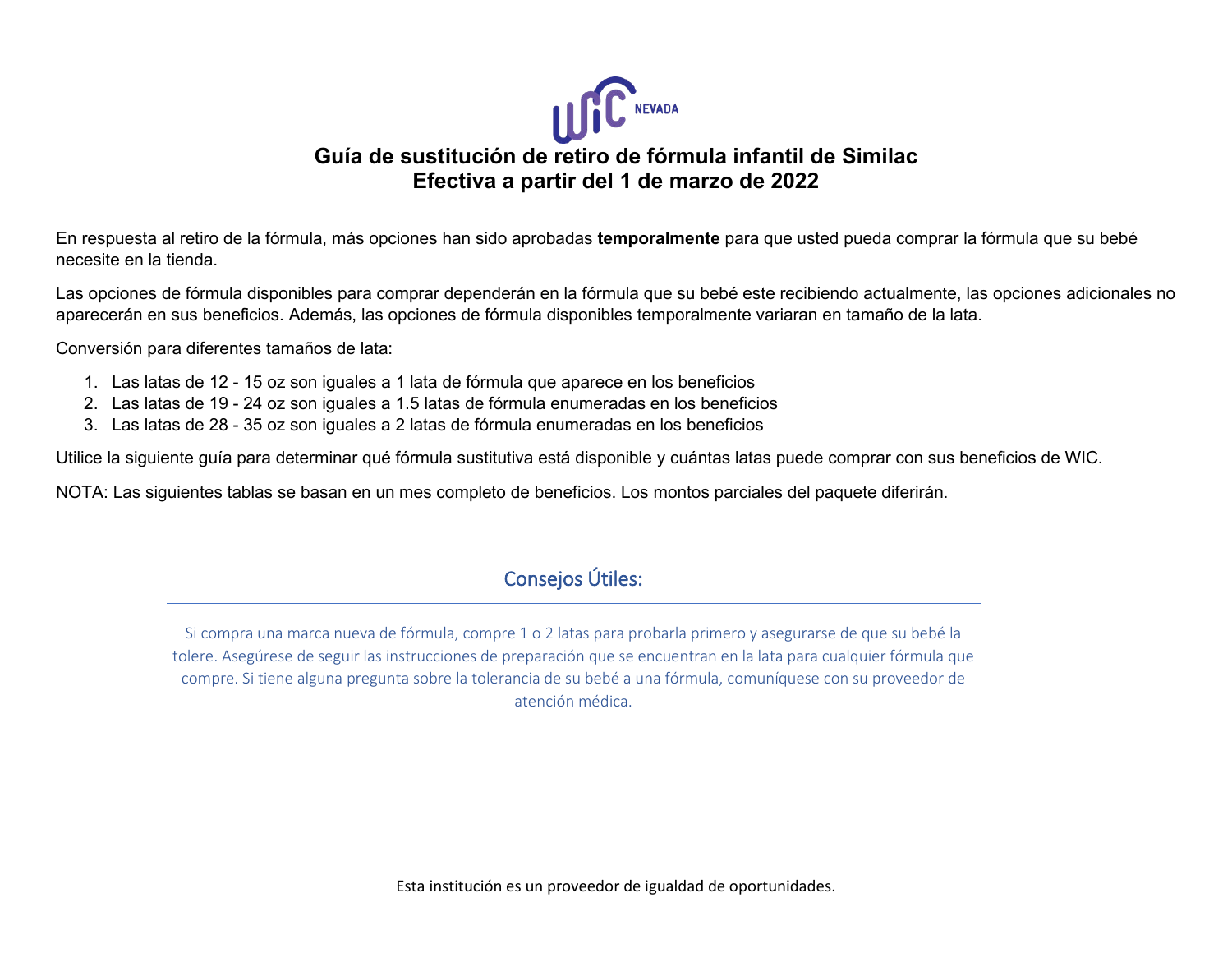| Si sus beneficios dicen        |                                     | Entonces puedes comprar hasta el 31 de agosto 2022 |                                                                                                                                                                                                                                                                                                                                                                                                                                                                                                                                   |
|--------------------------------|-------------------------------------|----------------------------------------------------|-----------------------------------------------------------------------------------------------------------------------------------------------------------------------------------------------------------------------------------------------------------------------------------------------------------------------------------------------------------------------------------------------------------------------------------------------------------------------------------------------------------------------------------|
|                                |                                     |                                                    |                                                                                                                                                                                                                                                                                                                                                                                                                                                                                                                                   |
| <b>Formula</b>                 | Unidad (# de<br>latas)              | # de latas                                         | <b>Formula Tamaño</b>                                                                                                                                                                                                                                                                                                                                                                                                                                                                                                             |
|                                | 10<br>9<br>$\overline{7}$<br>5<br>4 | 10<br>9<br>$\overline{7}$<br>5<br>4                | Enfamil Infant 12.5 oz<br>$\bullet$<br>Gerber GoodStart Gentle Infant 12.7 oz<br>Nan 1 Pro 12.7 oz<br>Parent's Choice Advantage 12.4 oz<br>Parent's Choice Infant 12.5 oz<br>HappyBaby Organic Stage 1 12.0 oz<br>Enfamil Reguline 12.4 oz                                                                                                                                                                                                                                                                                        |
|                                | 10<br>9                             | $\overline{7}$<br>$6\phantom{1}$                   | Gerber GoodStart GentlePro 20 oz<br>$\bullet$<br>Parent's Choice Advantage 23.20 oz                                                                                                                                                                                                                                                                                                                                                                                                                                               |
|                                | $\overline{7}$                      | 4                                                  | Parent's Choice Infant 22 oz or 22.2 oz<br>Tippy Toes Infant 22.2 oz                                                                                                                                                                                                                                                                                                                                                                                                                                                              |
| Similac Advance                | 5                                   | 3                                                  | Tippy Toes Premium 23.2 oz<br>Signature Care Infant 22.2 oz                                                                                                                                                                                                                                                                                                                                                                                                                                                                       |
| 12.4 oz PWD<br>Hasta 8/31/2022 | 4                                   | $\overline{2}$                                     | Signature Care Advantage Premium 23.2 oz<br>$\bullet$<br>Comforts Advantage Infant Formula 23.2 oz<br>$\bullet$<br>Earth's Best Organic Infant Formula 21 oz or 23.2 oz<br>$\bullet$<br>Similac Pro-Advance 20.6 oz<br>Enfamil Infant 21.2 oz<br>Enfamil NeuroPro Infant 20.7 oz<br>HappyBaby Organic Stage 1 21.0 oz<br>٠<br>HappyBaby Organic Stage 2 21.0 oz<br>٠<br>Enfamil Reguline 19.5 oz<br>Enfamil NeuroPro Infant 20.7 oz<br>Enfamil Enspire 20.5 oz<br>Parent's Choice Organic 23.2 oz<br>Simple Truth Organic 23.2 oz |
|                                | 10<br>9                             | 5<br>4                                             | Similac 360 Total Care 30.8 oz or 30.3 oz<br>Similac Pro-Advance 30.8 oz                                                                                                                                                                                                                                                                                                                                                                                                                                                          |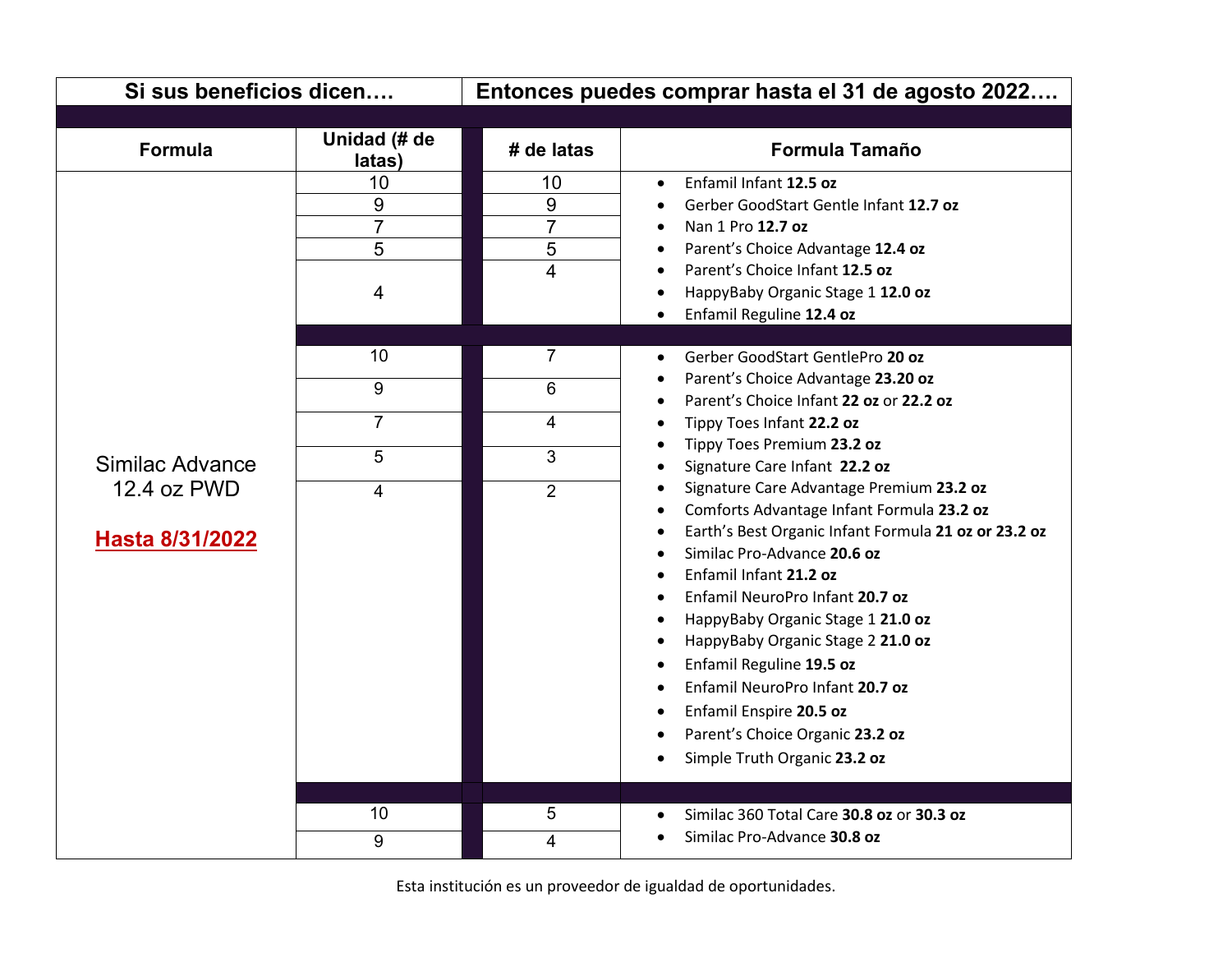|                          | $\overline{7}$         | 3              | Similac Advance 30.8 oz<br>$\bullet$                                             |
|--------------------------|------------------------|----------------|----------------------------------------------------------------------------------|
|                          | 5                      | $\overline{2}$ | Enfamil NeuroPro Infant 28.3 oz or 31.4 oz                                       |
|                          | 4                      | $\overline{2}$ | Enfamil Infant 29.4 oz                                                           |
|                          |                        |                | Gerber GoodStart GentlePro 32 oz                                                 |
|                          |                        |                | Nan 1 Pro 28.2 oz<br>$\bullet$<br>Parent's Choice Advantage 35 oz<br>$\bullet$   |
|                          |                        |                | Parent's Choice Infant 35 oz                                                     |
|                          |                        |                | Tippy Toes Advantage Premium 34 oz                                               |
|                          |                        |                | Tippy Toes Infant 35 oz                                                          |
|                          |                        |                | Signature Care Advantage 35 oz                                                   |
|                          |                        |                | Earth's Best Organic 32 oz                                                       |
|                          |                        |                | Enfamil Enspire 27.4 oz or 30 oz                                                 |
|                          |                        |                | Parent's Choice Tender 32 oz                                                     |
| Similac Advance          | 28                     | 28             | Simple Truth Organic 34 oz<br>Enfamil Infant RTF 320z<br>$\bullet$               |
|                          | 26                     | 26             | Enfamil NueroPro Infant RTF 32 oz                                                |
| Ready-to-Feed (RTF)      | 20                     | 20             | Gerber Good Start GentlePro RTF (4 x 8.45oz)                                     |
| 32 oz                    | 14                     | 14             |                                                                                  |
|                          | 12                     | 12             |                                                                                  |
|                          |                        |                |                                                                                  |
| Hasta 8/31/2022          | $\overline{10}$        | 10             |                                                                                  |
|                          |                        |                |                                                                                  |
| Si sus beneficios dicen  |                        |                | Entonces puedes comprar hasta el 31 de agosto 2022                               |
|                          |                        |                |                                                                                  |
| <b>Formula</b>           | Unidad (# de<br>latas) | # de latas     | <b>Formula Tamaño</b>                                                            |
|                          | 10                     | 10             | Parent's Choice Sensitivity 12 oz<br>$\bullet$                                   |
|                          | 9                      | 9              |                                                                                  |
| <b>Similac Sensitive</b> | $\overline{7}$         | $\overline{7}$ |                                                                                  |
| 12.6 oz PWD              | 5                      | 5              |                                                                                  |
|                          | 4                      | 4              |                                                                                  |
| Hasta 8/31/2022          |                        |                |                                                                                  |
|                          | 10                     | $\overline{7}$ | Earth's Best Organics Sensitivity 21 oz or 23.2 oz<br>$\bullet$                  |
|                          | 9<br>7                 | 6<br>4         | Parent's Choice Sensitivity 22.5 oz<br>Enfamil NeuroPro Sensitive Powder 19.5 oz |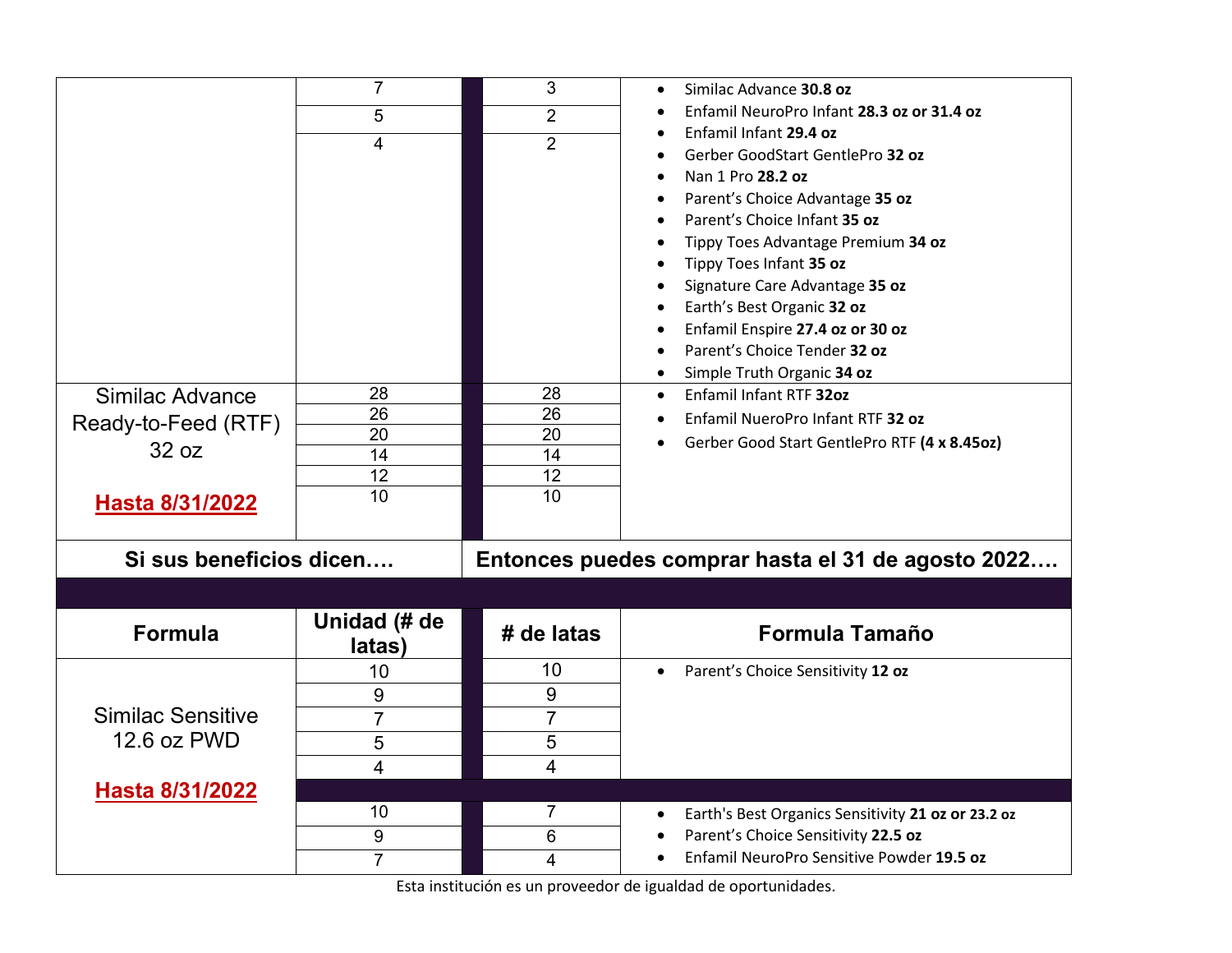|                                                                                                        | 5<br>4<br>10<br>9<br>9<br>5<br>4                           | 3<br>$\overline{2}$<br>5<br>4<br>3<br>$\overline{2}$<br>$\overline{2}$ | Tippy Toes Sensitivity Premium 22.5 oz<br>$\bullet$<br>Tippy Toes Sensitivity 22.5 oz<br>Tippy Toes Care Sensitivity 22.5 oz<br>Comforts Sensitivity 22.5 oz<br>HappyBaby Organic Sensitive 21.0 oz<br>Similac 360 Total Care Sensitive 29.5 oz or 30.2 oz<br>$\bullet$<br>Similac Pro-Sensitive 29.8 oz<br>Parent's Choice Sensitivity 33.2 oz<br>$\bullet$<br>Comforts Sensitivity 33.2 oz<br>Enfamil NeuroPro Sensitive 29.4 oz |
|--------------------------------------------------------------------------------------------------------|------------------------------------------------------------|------------------------------------------------------------------------|------------------------------------------------------------------------------------------------------------------------------------------------------------------------------------------------------------------------------------------------------------------------------------------------------------------------------------------------------------------------------------------------------------------------------------|
| <b>Similac Sensitive</b><br>Ready-to-Feed (RTF)<br>32 oz<br>Hasta 8/31/2022<br>Si sus beneficios dicen | 28<br>$\overline{26}$<br>$\overline{20}$<br>14<br>12<br>10 | 28<br>26<br>20<br>14<br>12<br>10                                       | Earth's Best Organic Sensitivity 32 oz<br>$\bullet$<br>Similac 360 Total Care Sensitive RTF 32 oz<br>$\bullet$<br>Entonces puedes comprar hasta el 31 de agosto 2022                                                                                                                                                                                                                                                               |
| <b>Formula</b>                                                                                         | Unidad (# de<br>latas)                                     | # de latas                                                             | <b>Formula Tamaño</b>                                                                                                                                                                                                                                                                                                                                                                                                              |
| <b>Similac Total Comfort</b><br>12.6 oz PWD<br>Hasta 8/31/2022                                         | 10<br>9<br>$\overline{7}$<br>5<br>$\overline{4}$           | 10<br>9<br>$\overline{7}$<br>5<br>4                                    | Enfamil Gentlease 12.4 oz<br>$\bullet$<br>Gerber Good Start SoothePro 12.4 oz<br>Parent's Choice Gentle 12 oz                                                                                                                                                                                                                                                                                                                      |
|                                                                                                        | 10<br>9                                                    | 7<br>6                                                                 | Enfamil Gentlease 19.9 oz<br>$\bullet$<br>Gerber Good Start SoothePro 19.4 oz                                                                                                                                                                                                                                                                                                                                                      |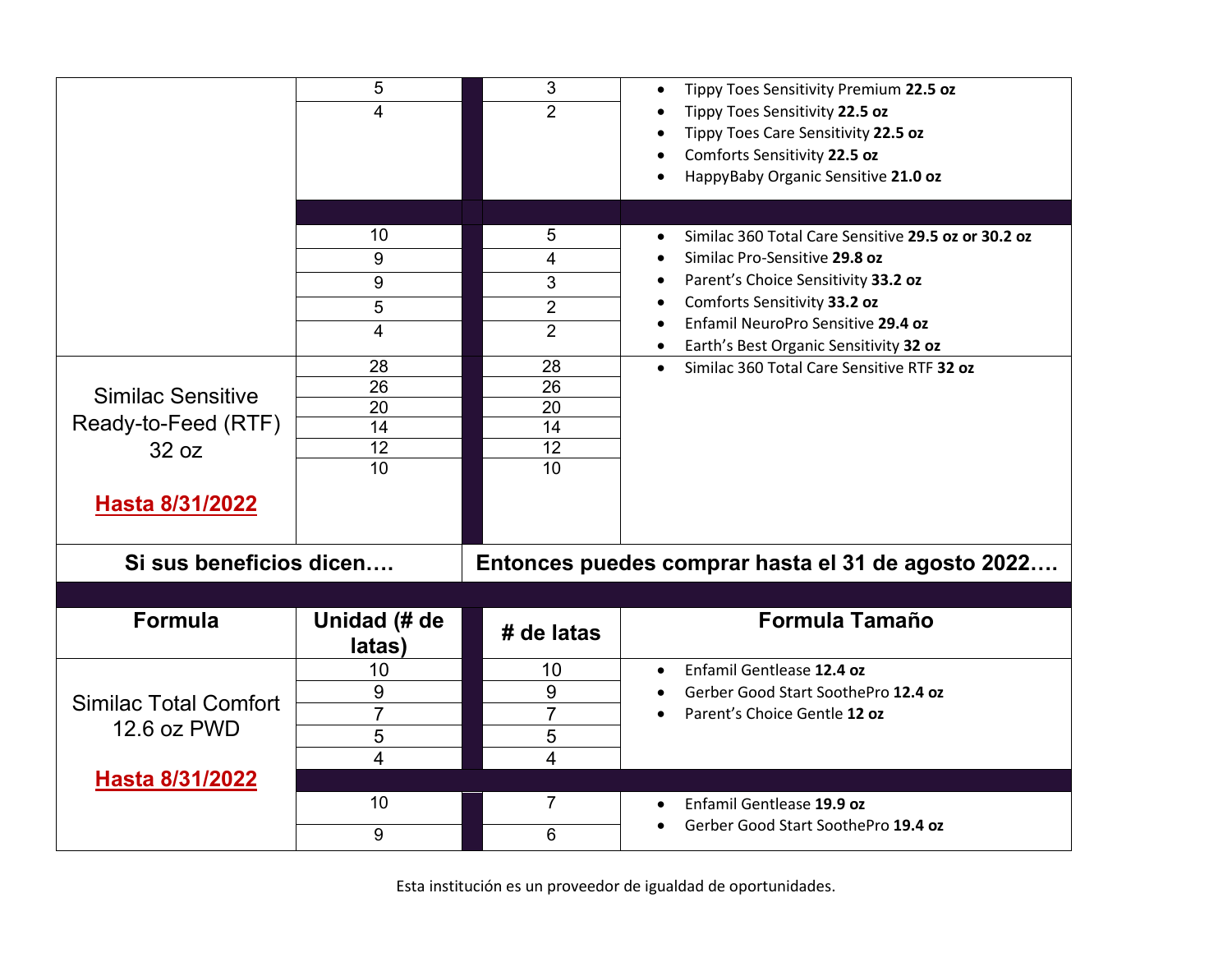|                         | $\overline{7}$<br>5<br>4            | 4<br>3<br>$\overline{2}$                        | Parent's Choice Complete Comfort 22.5 oz<br>$\bullet$<br>Parent's Choice Gentle 21.5 oz<br>Earth's Best Organic Gentle 21 oz or 23.2 oz<br>Enfamil NeuroPro Gentlease 19.5 oz<br>Enfamil Enspire Gentlease 19.5 oz<br>Tippy Toes Gentle 21.5 oz                                   |
|-------------------------|-------------------------------------|-------------------------------------------------|-----------------------------------------------------------------------------------------------------------------------------------------------------------------------------------------------------------------------------------------------------------------------------------|
|                         | 10<br>9<br>9<br>5<br>$\overline{4}$ | 5<br>4<br>3<br>$\overline{2}$<br>$\overline{2}$ | Similac Pro-Total Comfort 29.8 oz<br>Gerber Good Start SoothePro 30.6 oz<br>Parent's Choice Complete Comfort 29.8 oz<br>Parent's Choice Gentle 33.2 oz<br>Enfamil Gentlease 27.7 oz<br>Enfamil NeuroPro Gentlease 27.4 or 30.4 oz<br>Enfamil Enspire Gentlease 29 oz<br>$\bullet$ |
| Si sus beneficios dicen |                                     |                                                 | Entonces puedes comprar hasta el 31 de agosto 2022                                                                                                                                                                                                                                |
| Formula                 | Unidad (# de<br>latas)              | # de latas                                      | <b>Formula Tamaño</b>                                                                                                                                                                                                                                                             |
| Similac for Spit-Up     | 10<br>9<br>7<br>5<br>4              | 10<br>9<br>$\overline{7}$<br>5<br>4             | Enfamil AR 12.9 oz<br>$\bullet$                                                                                                                                                                                                                                                   |
| 12.5 oz PWD             | 10<br>9                             | $\overline{7}$<br>6                             | Enfamil AR 19.5 oz<br>Enfamil AR 24 oz                                                                                                                                                                                                                                            |
| Hasta 8/31/2022         | $\overline{7}$<br>5                 | 4<br>3                                          | Parent's Choice Added Rice 21.5 oz<br>Tippy Toes for Spit up 21.50z                                                                                                                                                                                                               |
|                         | 4                                   | $\overline{2}$                                  |                                                                                                                                                                                                                                                                                   |